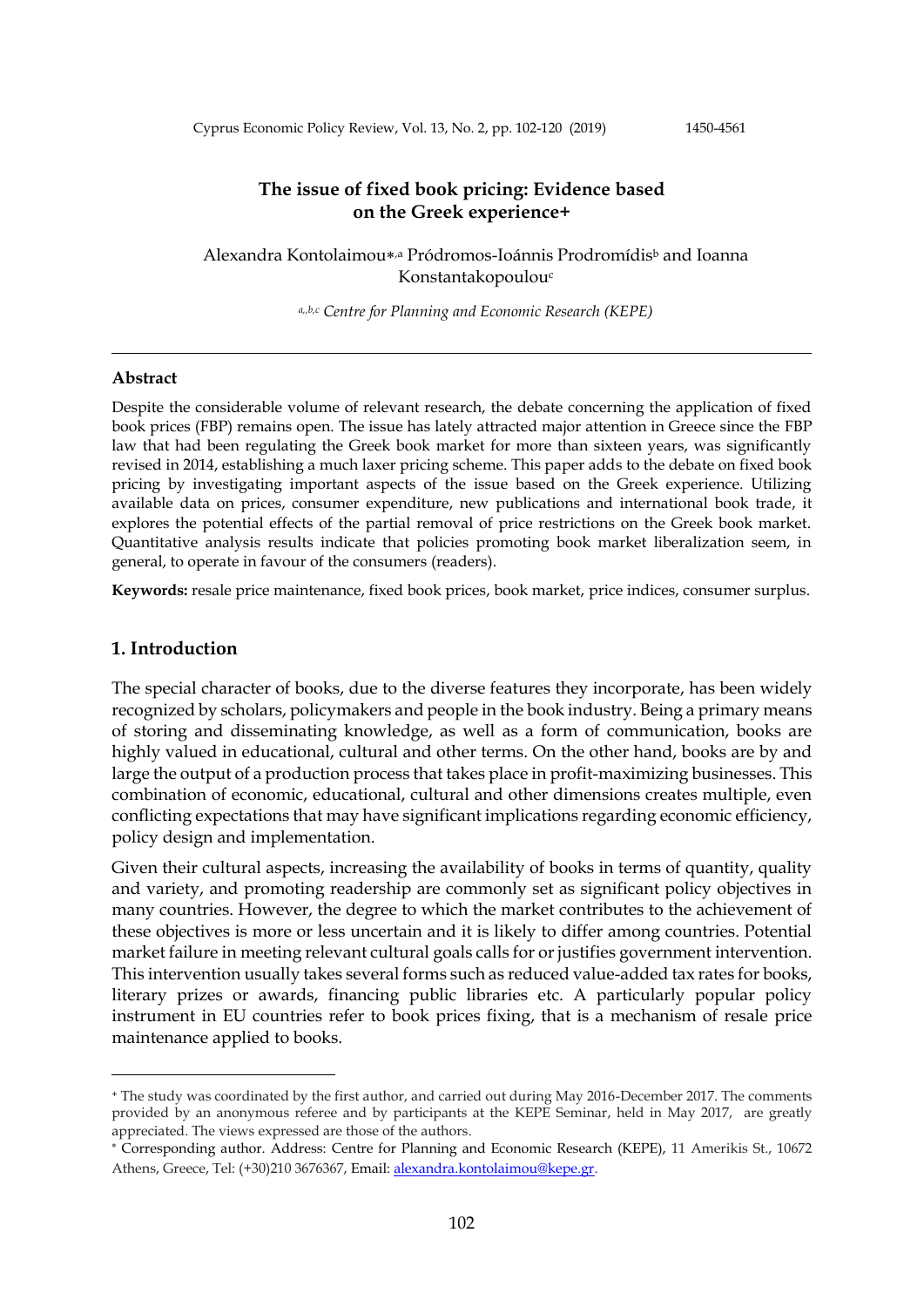In Greece, a fixed book price (FBP) regime was introduced by law at the end of 1997, based on the French model (Lang Law enacted in 1981) intended to ensure fair competition in the book marketplace and protect the quality of book production. In particular, the law of 1997 stipulated that the retail price of books was set by the publisher of the book, and allowed retailers to offer discounts up to a maximum of 10% of the proposed retail price. A higher retail price than the specified one, up to a maximum of 5% could be also charged but only by retailers situated over 50 km (31 miles) from the publisher. These price restrictions applied to all book categories (excluding schoolbooks in primary and secondary education, traditionally published by the state) for two years after publication or the last re-edition. The regulation was extended by law in 2010 to incorporate e-books as well.

In 2014, following the recommendation of the Organization for Economic Cooperation and Development (OECD 2014), the law of 1997 was modified stipulating the abolishment of the FBP system for all books except *literature titles* for which the resale price maintenance period was set to two years after the first publication. (The resale price maintenance did not apply to re-editions of existing titles.)<sup>1,2</sup>. The legislative change caused strong reactions by stakeholders in the book industry with the majority of writers, publishers and a critical mass of booksellers opposing the partial removal of FBP and asking for the re-enforcement of the 1997 Law.

Given the above, the purpose of this paper is to add to the debate about FBP by looking into specific aspects of the issue based on the Greek experience. Utilizing data on book prices, consumer expenditure, new publications and international book trade, it explores, i.e., analyzes and assesses for the first time, the effects of the aforementioned regulatory changes in the market. This may be particularly relevant from a policy perspective and the results could be used to inform and guide policy.

The remainder of the paper is structured as follows. Section 2 presents the main arguments for and against FBP, while Section 3 reviews relevant research. The data and methods employed in the analysis are described in Section 4, followed by the study's findings presented in Section 5. Finally, Section 6 provides the conclusions.

# **2. Arguments for and against fixed book prices**

<u>.</u>

While FBP practices date back to the early 19th century (International Publishers Association 2014) the debate on the scope and reasoning behind the application of such systems still remains open. The FBP supporters commonly argue on the basis of the cultural value and public utility elements incorporated in books, along with the positive externalities the production and consumption of books entails for the society at large (Canoy et al. 2006; Ringstad 2004). In this vein, they maintain that books should be treated differently from other tradable commodities and call for government intervention so as to address potential market failure related to the special nature of books (Ringstad 2004).

From this point of view, a FBP system is considered of vital importance in order to stimulate the production of adequate books in terms of quantity, quality and variety and promote their distribution even in remote areas through a dense network of well-stocked, high-quality bookshops. Ensuring satisfactory margins for retailers, book price regulation protects small, local and independent bookstores from the competition of big bookstore chains,

<sup>&</sup>lt;sup>1</sup> The OECD recommendation was in fact partially adopted since it stipulated the removal of any book price restriction in the book retail market.

<sup>2</sup> In the context of the new law, literature includes works of fiction of various literary genres (novels, tales, poetry, assays, theatre plays, biographies, children's books etc.).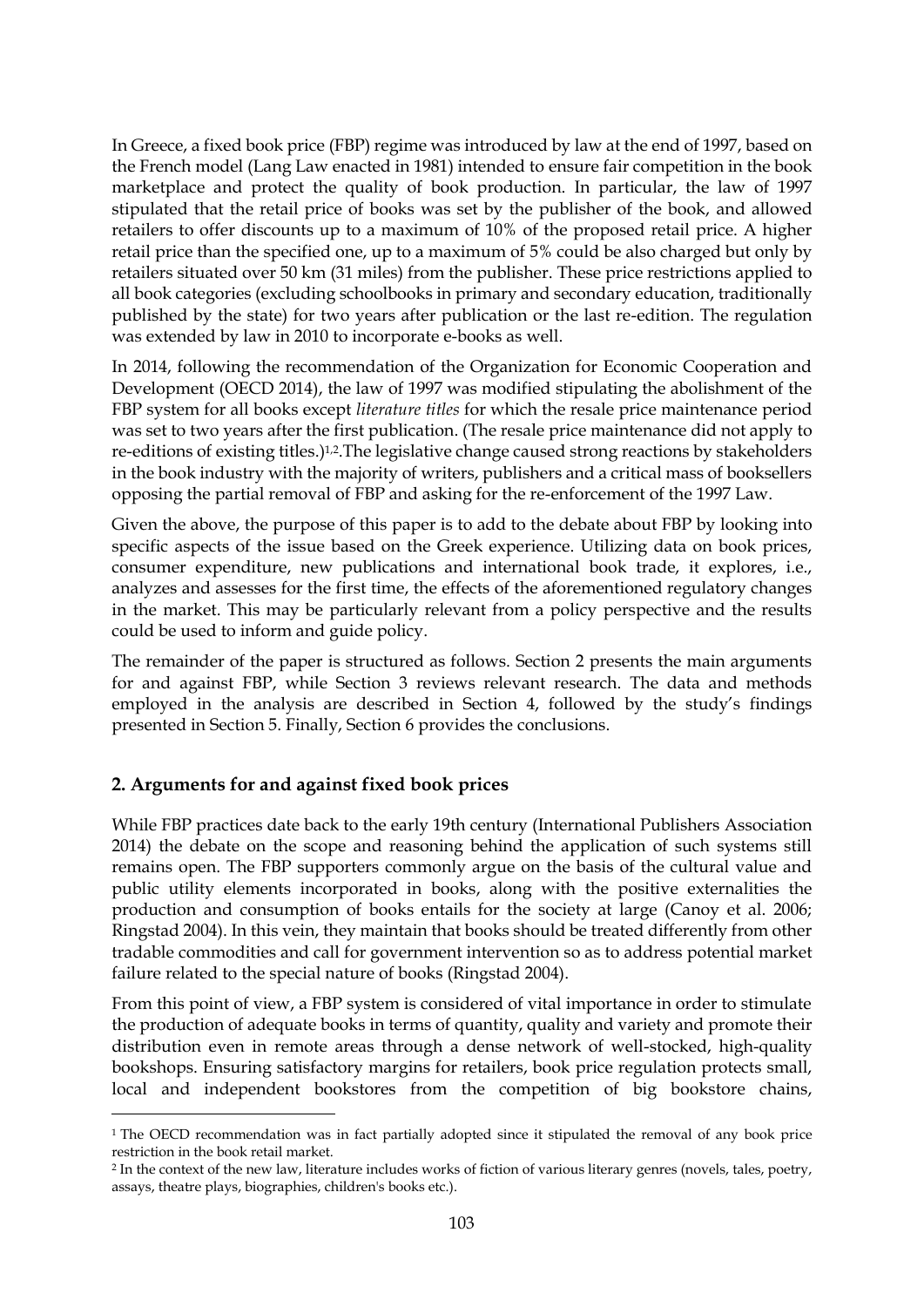supermarkets, and online retailers; and prevents their involvement in price wars which would leave them with small chances to survive (e.g. International Publishers Association 2014).

Another, quite popular, argument in favour of FBP, concerns financing the publication and circulation of low-selling book titles through the profits gained from books with mass-market appeal. The rationale for such cross-subsidization practices relates to the need of publishing culturally important titles that address smaller markets or specialist readers whose purchasing power is not sufficient to make the production of such books commercially viable (e.g. Poort and van Eijk 2017; OECD 2014). Through cross-subsidization, profits generated from bestsellers in a FBP system are used to cover the publication costs of quality books that have uncertain commercial prospects. In this respect, FBP allows the production and distribution of less popular titles of high cultural value whose publication might otherwise be infeasible.

Advocates of FBP also argue that price fixing encourages non-price competition among booksellers, resulting in the provision of 'special' or better service to customers in the form of better information, ordering titles on demand, organization of cultural events (book or new author presentations) etc. (e.g. Palma and Palma 2008). They suggest that in the absence of price regulations, the market may fail to deliver such services: bookshops will free-ride (have customers get the information and service from competitors) and resort to discounts in order to advance their sales (Canoy et al. 2006; Palma and Palma 2008; Ringstad 2004; Poort and van Eijk 2017). Overall, the supporters of FBP argue that book price fixing serves critical cultural objectives by contributing to the pluralism and polyphony in books, ensuring access of customers to a broad selection of printed works and satisfying the tastes and preferences even of the most demanding consumers (book readers) irrespective of their location.

On the other hand, FBP critics argue on the basis of free market operation. Books, like other private goods, have a traditional supply chain (production, wholesale, distribution and retail) with a quite large number of players competing in each stage (Canoy et al. 2006). In this respect, the market does not fail, at least to a significant extent, in producing and offering the optimal book quantity in social terms, thus there is no scope for government or regulatory intervention. Furthermore, they maintain that FBP eliminates or constrains price competition and encourages collusive behavior between publishers and book retailers (e.g. Mathewson and Winter 1998). By giving publishers full control over the retail price, the FBP system allows publishers and booksellers to use their monopoly power strategically, set high retail prices and enjoy high profits on bestsellers (Poort and van Eijk 2017; OECD 2014). In addition, publishers have little incentive to adjust prices in response to demand fluctuations during the period of protected high prices due to significant menu costs linked to altering price lists, invoicing back the price difference etc. (Van der Ploeg 2004). Such behaviour may have serious implications for economic efficiency, especially in times of crisis and recession<sup>3</sup>. Furthermore, under a FBP regime, being unable to offer discounts on unpopular books and liquidize stocks, many bookstores endure high inventory management costs.

Another commonly used argument against book price fixing relates to the barriers posed by book price regulations to the application of efficient retail methods and implementation of new technologies. According to this argument, the elimination of price competition tends to protect inefficient bookshops which have high operational costs and apply traditional retail methods (Appelman 2003). Thus, in all likelihood, FPB systems discourage the application of

-

<sup>3</sup> Indeed, this argument may be particularly relevant for Greece, since the economic crisis and the subsequent recession led to a sharp drop in the demand for books, but no comparable decrease in retail prices prior to the FBP Law amendment (OECD 2014).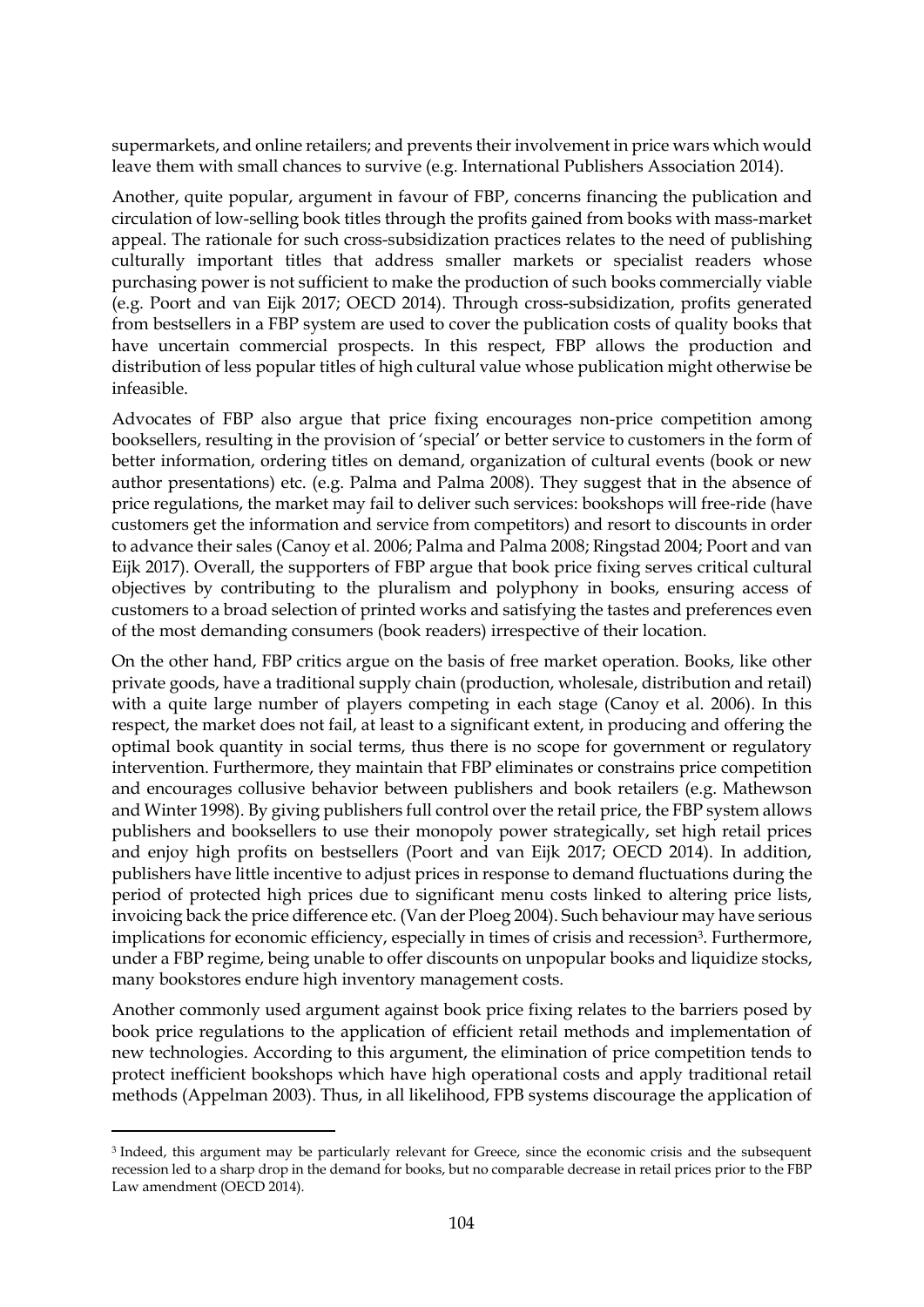innovative procedures and techniques and hinder the adoption of new technologies in the book trade, such as e-books, print on demand, and alternative retail channels through the Internet (Ringstad 2004; Van der Ploeg 2004; OECD 2014).

In addition, FBP critics dispute the arguments on cross-subsidization and better customer services that are commonly used by FBP supporters. In particular, they argue that given the high uncertainty that characterizes the demand for books, profits from bestsellers are used *ex post* to cover the cost of unpopular books that are published at a loss (Ringstad 2004). They also make little of the importance of non-price competition on the grounds that customer services are mainly based on information easily obtained from other sources (publishers' advertisements, book critics in newspapers and magazines, the internet etc.) (Van der Ploeg 2004; Canoy et al. 2006). It is, thus, questionable whether demand depends -at least to some extent- on such services. In any case, in a free market, price competition will force companies to offer quality services at the lowest price (Ringstad 2004).

# **3. Existing evidence**

The scope and implications of applying retail price maintenance practices have been long debated in a number of studies which primarily base their analysis on industrial organization theory using various settings and assumptions, and emphasizing different aspects of the issue (Winter 1993; Deneckere et al. 1997; Lau et al. 2010). Focusing on the book market, welfare analysis conducted by Van der Ploeg (2004) and Canoy et al. (2006), suggests that price fixing may have conflicting effects on the consumer and producer surplus. On the one hand, it leads to the publication of a greater diversity of book titles compared to a free price system, mainly of books with low elasticity and books that take a long time to read (Van der Ploeg 2004). On the other hand, the analysis suggests that FBP practices lead to higher retail prices and lower sales of each title published. Additional welfare costs of price fixing are associated with lobbying and rent seeking behaviours by publishers and booksellers, while dynamic costs may arise due to retailer difficulty in adjusting prices to demand changes, seasons, the location or the consumer type they serve (Van der Ploeg 2004; Canoy et al. 2006). However, economic theory alone can help in the assessment of resale price maintenance practices only to a certain point since testing the applicability of related models in real life cases is often subject to data limitations (e.g. Ringstad 2004).

Given the above, empirical evidence could be particularly useful in exploring the validity of the arguments for and against price fixing in the book market. To this end, two main strategies have been adopted: (i) comparing evidence among countries with different book price regimes and (ii) comparing evidence from a country switching book pricing systems (Løyland and Ringstad 2012; Ringstat 2004). Nevertheless, as neither strategy nor their outcomes are immune to criticism, there is no consensus or safe and widely accepted results.

Particularly, as noted in a number of studies (Stockman 2004; Ringstat 2004) cross-country comparisons entail the risk of not properly accounting for country differentials in factors other than the book price system (e.g. population, market size, per capita income, educational level, consumer preferences, socio-cultural and political profile). Similarly, in a single country context, identified changes in the book market may result not only from the adoption or abolishment of a FBP system, but also from changes in other factors, such as economic conditions, the market structure, the legislative framework etc. (Løyland and Ringstad 2012; Ringstat 2004). For the purposes of our research we focus on studies that undertake countryspecific assessments of changes in the book price system.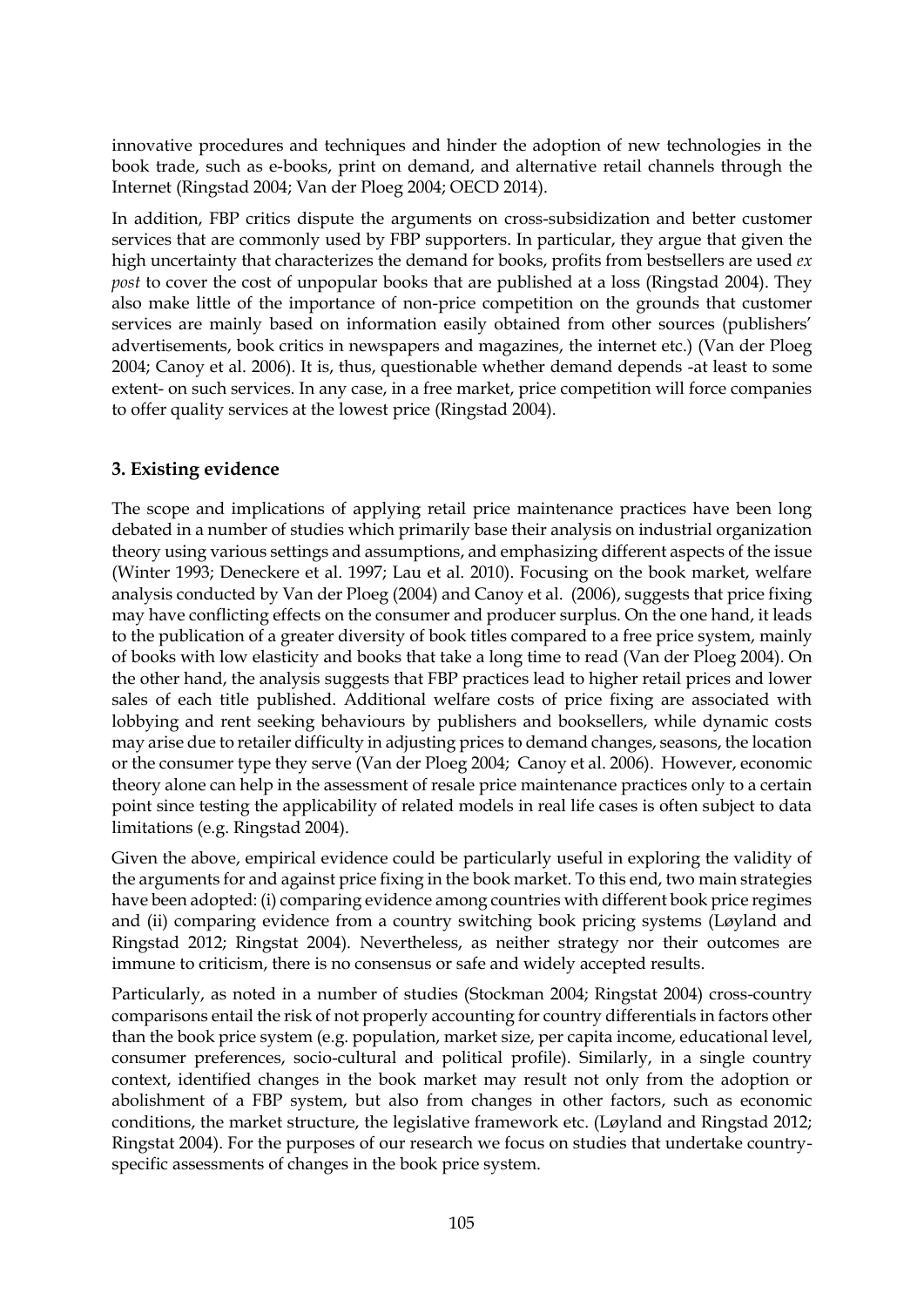The case of the UK has attracted considerable research interest (Fishwick 2001, 2008; Fishwick and Fitzsimons 1998; Dearnley and Feather 2002; OFT 2008) since the FBP system in the context of the Net Book Agreement (NBA) that was in operation in the market for about a century was abandoned in 1995 and formally abolished in 1997 by the Restrictive Practices Court (e.g. Utton 2000). This change radically affected the structure of the retail book market as new players (supermarkets and online retailers like Amazon) entered the market and rapidly increased their market shares at the expense of traditional and specialist bookstores (Fishwick 2008; OFT 2008). Focusing on productivity effects, a study carried out by the Office of Fair Trading (OFT 2008) in the UK suggests that not just the independent bookstores, but also large chains were unable to face the competition of new entrants, and suffered serious negative productivity changes.

Yet, early assessments of the price system change seem to suggest that the UK book trade adapted rather well to the new challenges and does not appear to have been intrinsically harmed by the ending of fixed prices (Dearnley and Feather 2002; Fishwick 2001). During the first years after the NBA was abandoned, the evidence suggests that discounts were confined to a small minority of best-selling titles (Fishwick and Fitzsimons 1998). However, later, dramatic increases were reported in discounts offered by supermarkets and internet retailers (Fishwick 2008). Moreover, Fishwich (2008) provides evidence according to which book prices increased much faster than the consumer price index after the abandonment of the NBA. Notably, Francis Fishwick, who has analysed the effects of abandoning fixed prices on the UK book market at different time points following the change, tends to be in favour of fixed book pricing, a position that is more apparent in his last study (Fishwick 2008).

The Norwegian book trade appears to be of particular interest as well. It was regulated by a book trade agreement which has been occasionally revised since its introduction in 1962. Price fixing constituted a key element in this agreement. In 2005, the book trade agreement was modified in a substantial way toward a much less strict price regulation. Analysing the effects of the change from a fixed to a hybrid price system (i.e. a system with both fixed and free prices), Løyland and Ringstad (2012) find that prices declined somewhat after the new agreement (a short-term result that primarily concerned bestsellers), and bookstores in rural areas were adversely affected due to the loss of their exclusive right of selling schoolbooks. They also provide evidence on increases in sales, reading, and the number of new book titles, though these effects mainly concern the most popular areas of fiction. Overall, based on the history of Norwegian book agreements, the authors appear to be supportive of a gradual system change in the direction of a more liberalized book market.

Providing an overview of fixed and free prices as they apply in European book markets, Stockman (2004) concludes that the book trade's performance depends on a variety of interlinked factors, with the price system being just one of them. Along the same lines, Canoy et al. (2006) suggest that the presence of substantial differences across Europe in the characteristics of their respective book industries, cultural and social features, and political preferences makes the harmonization of book policies in Europe a rather bad idea. The authors also note that "a FBP makes more sense for Greece than for the UK as it has a smaller 'language size' and fewer people have access to the Internet".

On the other hand, the discussion of theoretical and empirical evidence on the topic provided by Ringstad (2004) leads to the conclusion that it is hard to find any convincing support for the superiority of fixed over free pricing in the book market, even as a means of cultural policy. Similarly, Palma and Palma (2008) in discussing the implications of FBP practices in the case of the Spanish book industry, seriously question fixed resale prices from an economic perspective, but also as an instrument intended to meet cultural objectives. In any case,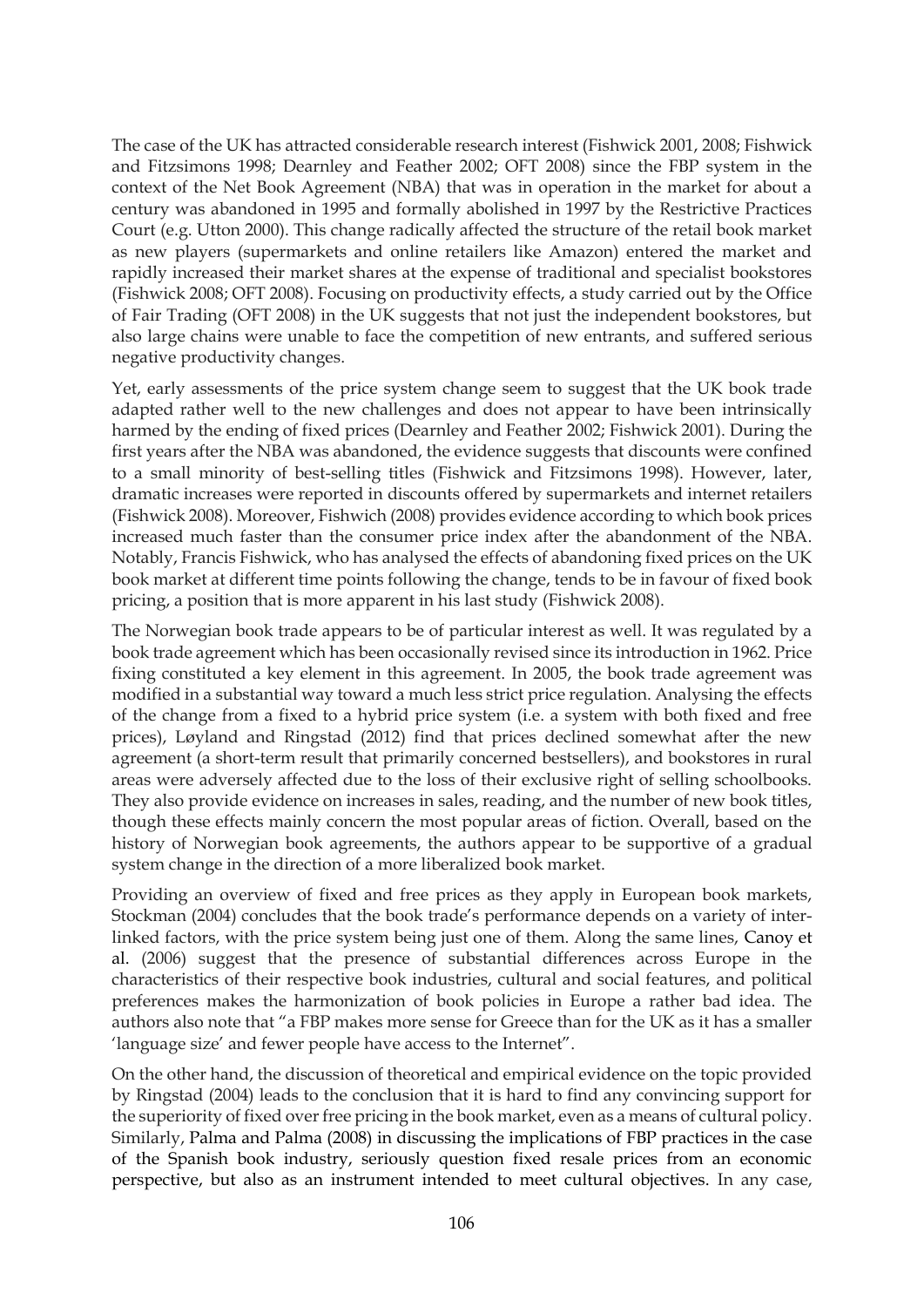relevant literature highlights the need for more extensive and systematic empirical research on the issue (e.g. Stockman 2004, Ringstad 2004; Palma and Palma 2008).

## **4. Data and methods**

<u>.</u>

To examine the implications of the price regime change in the Greek book market, we use data from a number of sources, namely, (a) the monthly Consumer Price Index (CPI), the monthly book price index and sub-indices time series data running from January 1989 to April 2017 provided by the Hellenic Statistical Authority (ELSTAT);<sup>4</sup> (b) the monthly 2007-16 time series data on book imports and exports supplied by ELSTAT; (c) the expenditure data of the Household Budget Surveys (HBSs) carried out by ELSTAT in 2013 and 2015 (i.e. in the years before and after the revision of the FBP Law); (d) the annual 2007-15 quantity and diversity data, plus a few price data, regarding the new book titles released in the market, as provided by the Greek Collecting Society for Literary Works (OSDEL).<sup>5</sup>

Of these, the CPI indices for all goods and services and for books, and the sub-indices of the various types of books (*fiction, auxiliary schoolbooks, foreign language learning books, dictionaries, city guides and software manuals*) are based on the 'UN's Classification of Individual Consumption according to Purpose'. The import and export data are classified (based on the 'EU's Combined Nomenclature under Council Regulation 2658/87 on the tariff and statistical nomenclature and on the Common Customs Tariff') in four types of books: (i) *Printed books, brochures and similar printed matter, in single sheets, whether or not folded* (excluding periodicals and publications which are essentially devoted to advertising), (ii) *Dictionaries and encyclopaedias, and serial installments*, (iii) *Printed books, brochures and similar printed matter* (excluding those in single sheets; dictionaries, encyclopaedias, periodicals and publications which are essentially devoted to advertising), and (iv) *Children's picture, drawing or colouring books*. Last but not least, the OSDEL database includes information on new published works -information that is electronically registered in specific fields by authors and publishers, and occasionally updated and cross-checked─ organized in either two broad categories (*fiction* and *books of educational use*) or in 19 categories based on the 'BIC Standard Subject Categories & Qualifiers' as provided by the Book Industry Communication in the UK. BIC classification covers a variety of subjects including sciences, arts, fiction, poetry, topics of general interest etc<sup>6</sup>.

The empirical analysis hereinafter is largely based on the estimation of equations of the following functional form using a close variant of that described by Smith και Duncan (1944), Cameron (2005), and others:

$$
Y = \beta_0 + \beta_1 \times T + \beta_2 \times T^2 + \Sigma \beta_{3t} \times I_i + \Sigma \beta_{4j} \times S_j + \beta_5 \times L + \beta_6 \times R + u,\tag{1}
$$

where *Y* stands for the explained variable (i.e., CPI, imports, exports), *T* stands for the longterm trend and *T<sup>2</sup>* for its square (so as to capture the rate change); *I* denotes the medium-term (intermediate or cyclical) time patterns, *S* captures the seasonal time patterns (if applicable: in

<sup>4</sup> The commencements and endings of the indices and sub-indices vary depending on the case.

<sup>5</sup> OSDEL is a non-profit organization, founded by authors and publishers in 1997, to manage and protect the intellectual property rights related to new literary and artistic works.

<sup>6</sup> In particular, the 19 subject categories of the BIC classification are: the arts; biographies and true stories; language; literature and literary studies; english language teaching; fiction and related items; reference, information and interdisciplinary studies; humanities; society and social sciences; economics, finance, business and management; law; medicine; mathematics and science; earth science, geography, environment, planning; technology, engineering, agriculture; computing and information technology; health and personal development; lifestyle, sport and leisure; children's, teenage and educational.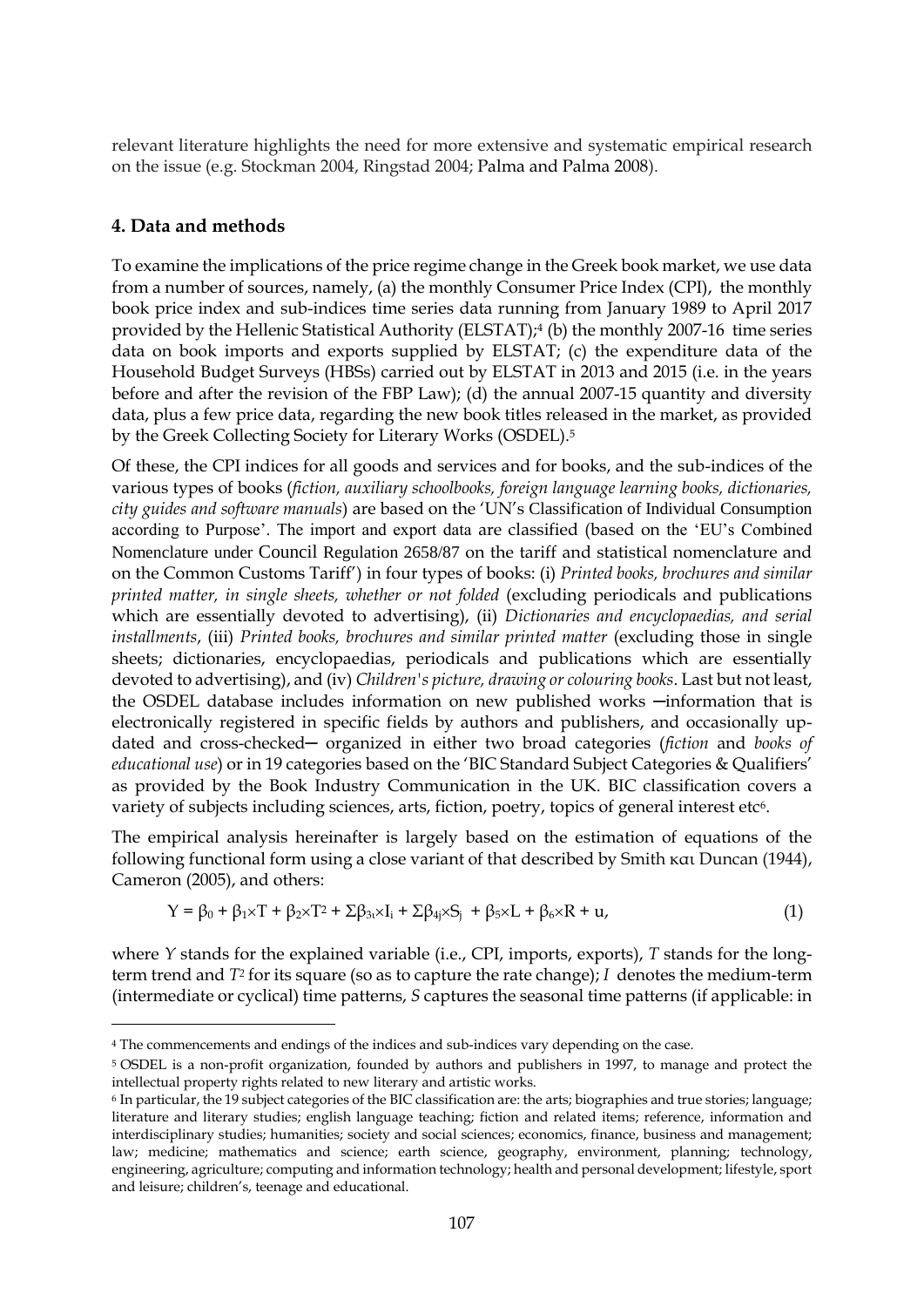the case of imports-exports the data are annual);  $L$  is a dummy variable taking the value of 1 for the period following the FBP Law's, introduction in January 1998 (and 0 otherwise); *R* is a dummy taking the value of 1 for the period the revised FBP Law is in effect (since April 2014) and 0 otherwise; *u* is the error term; the '*i's* denote the medium-term periods, the '*j's* denote the months, while the '*β*'s denote the coefficients to be estimated. To deal with heteroscedastic residuals we apply OLS regression analyses with robust standard errors.

To examine diversity in new published titles, usually referred as "bibliodiversity", we compute two commonly used diversity indices, namely the Simpson diversity index and the Shannon entropy index which present comparative advantages towards other indices in analyzing diversity (Palan, 2010).

The Simson diversity index (D) is closely related to the [Herfindahl index](https://en.wikipedia.org/wiki/Herfindahl_index) used to measure market concentration. For the purposes of our analysis we use the following formula for computing the relevant measure:

$$
D=1-\sum_{i}^{19}p_i^2,\tag{2}
$$

where  $p_i$  stands for the percentage of new titles that belong to the thematic category *i* with respect to the total number of new titles, with  $i = 1, 2, ..., 19$ .

The measure equals the probability that two titles taken at random belong to different categories. It takes values between 0 and 1 (0≤D≤1)), with greater values indicating higher book diversity. A zero value means that all titles belong to the same category (zero diversity), while a value of unity implies maximum heterogeneity or diversity in the sample. It must be noted here that the measure gives more weight to subjects associated with more book titles. On the contrary, book categories with only a few titles will not affect the diversity.

The Shannon index (H) is an alternative diversity measure, used to quantify the [entropy,](https://en.wikipedia.org/wiki/Entropy_(information_theory)) that is uncertainty in a system. It is commonly calculated as follows:

$$
H=1-\sum_{i}^{19}p_{i}lnp_{i}, \qquad (3)
$$

where  $pi$  stands for the percentage of new titles that belong to the thematic category  $i$  with respect to the total number of new titles, with  $i = 1, 2...$ , 19, and ln stands for the natural logarithm. The measure quantifies the uncertainty in predicting the thematic category of a book title that is taken at random from the dataset. It takes values between 0 and ln19≈2.944 (0≤H≤2.94) with greater values indicating higher uncertainty and, thus, heterogeneity. When there is only one book category, the Shannon index takes the value of zero implying no uncertainty in predicting the subject of the next randomly chosen title. By contrast, when it takes its maximum value, i.e. ln19≈2.944, there is high uncertainty in predicting the category of the next randomly chosen title, thus implying maximum heterogeneity or diversity. Contrary to the Simson index, this measure is sensitive to subjects with a very small number of titles.

## **5. Findings**

To better appreciate the circumstances in which the FBP Law was put into force and subsequently revised, it is worth mentioning that the Greek economy expanded (contracted) during 1993-2008 (2008-2016), and that the country's book market is quite small compared to the book markets of most western societies. Indeed, according to Van der Ploeg et al. (2008),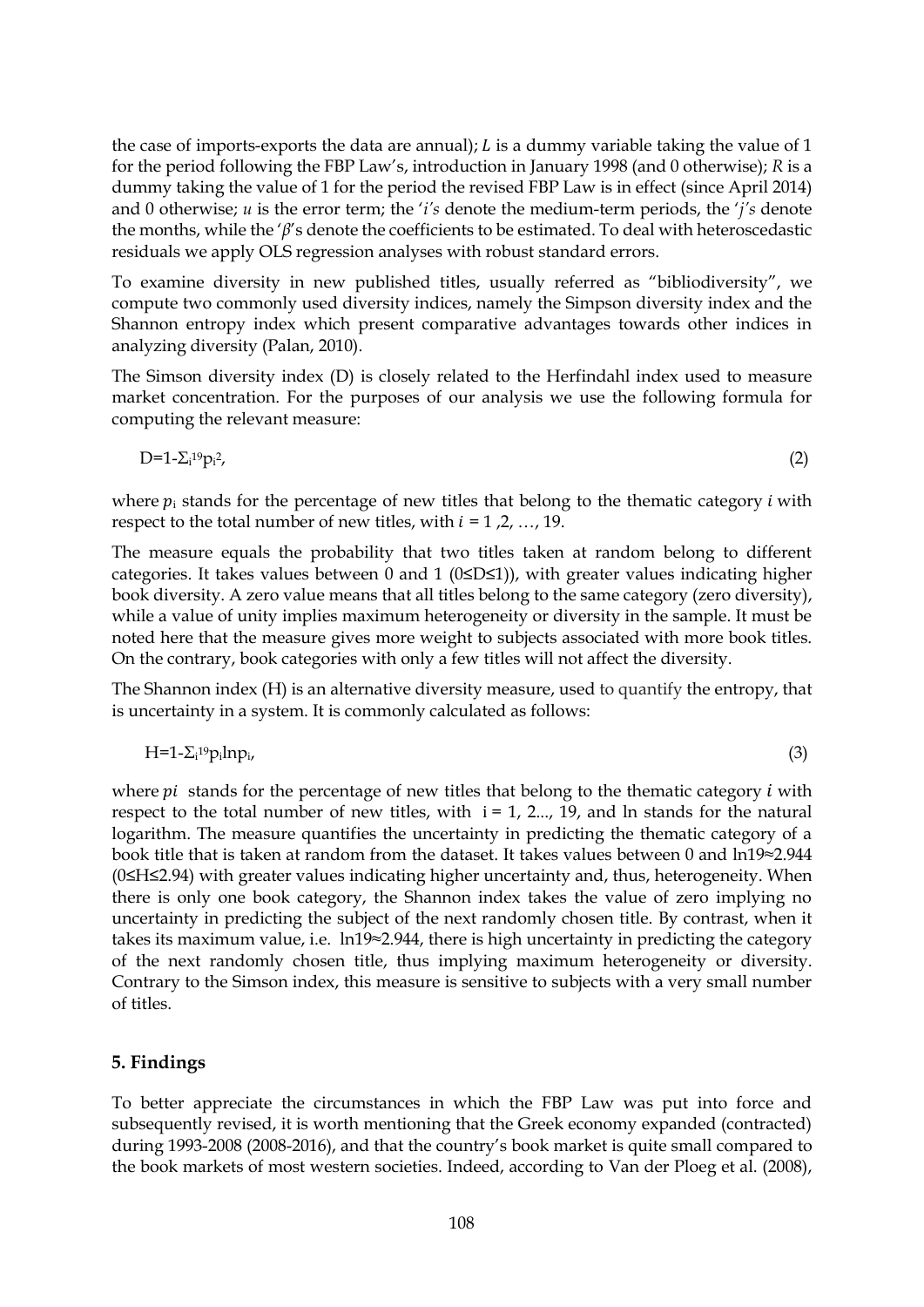it features the production of a rather small number of titles, the presence of low publisher revenues from sales, and few public-library book loans per inhabitant. Along the same lines, the National Book Centre of Greece (EKEBI) (2010) estimates that in Greece, on average, people purchased 6.6 books a year.

Keeping the above into mind, we next examine the trends observed in key indicators relating to the book market (prices, quantity and diversity of new titles, international trade) and identify -to the extent it is possible- potential linkages with changes in the price system as described above.

### **5.1 Prices**

Figure 1 presents the evolution of the general CPI, the book price sub-index (BPSI) and the price sub-index for fiction books, i.e. a basic book category, during 1990-2016. Overall, an increasing trend is apparent in all price indices up to 2012 and a decreasing one afterwards. The price indices for books and fiction books appear to lie above the general CPI for a number of years after the FBP Law was put into force (in the beginning of 1998), however this trend is also evident shortly before the enforcement of the relative law. For a rather long period between 2000 and 2009 all three price indices seem to converge. From 2010 onwards, the BPSI and the sub-index for fiction books diverge by lying below the CPI. After 2012, the examined price indices decrease at varied rates. The BPSI appears to decrease faster than that the price index for fiction books, i.e. the book category for which fixed prices were maintained in the revised FBP Law. However, the gap between these two indices seems to emerge before the revision of the FBP Law.



FIGURE 1 *Consumer price index (CPI) and sub-indices for books and fiction books, 1990-2016 Note: 2009=100*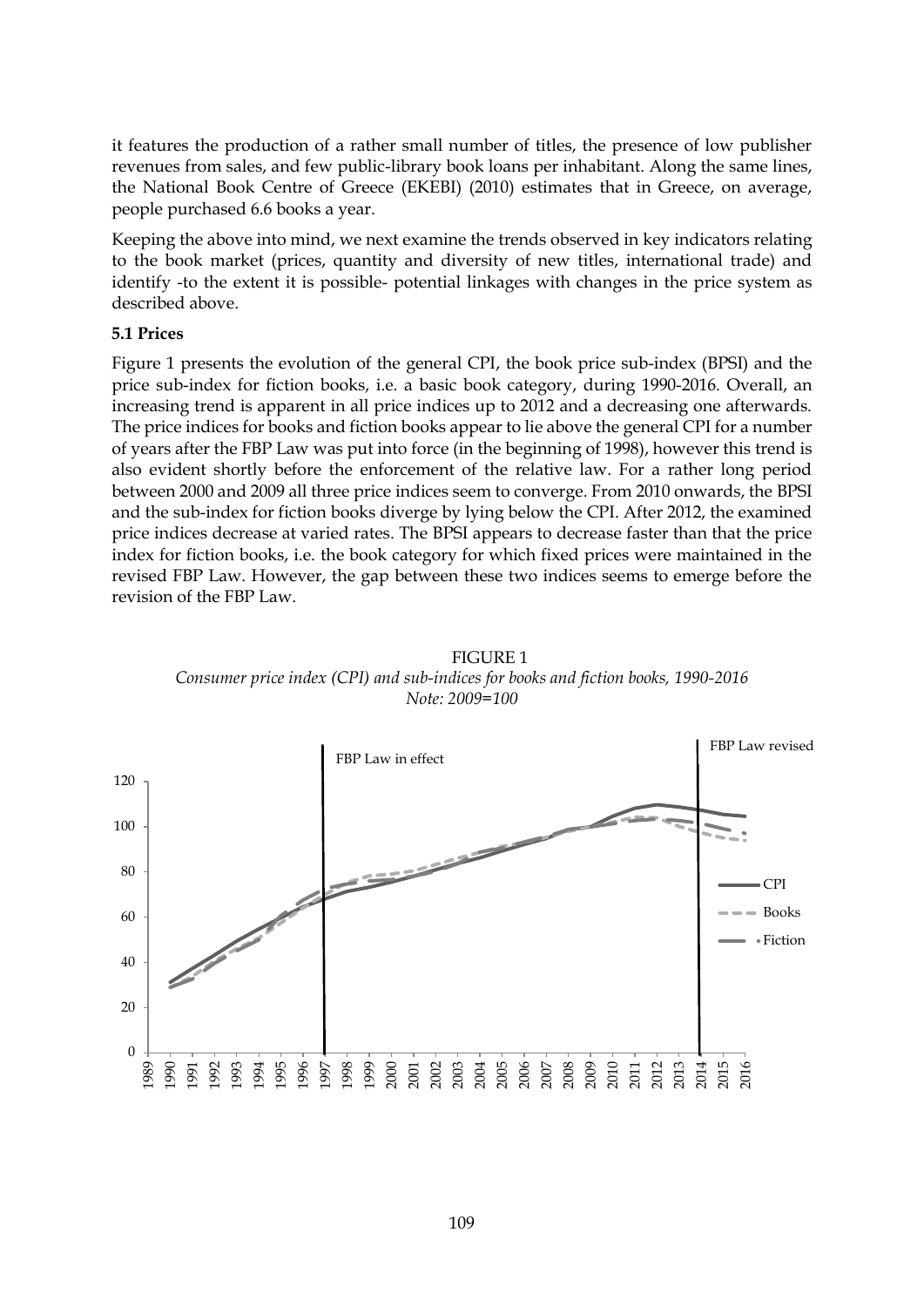The econometric treatment of the CPI and the measures regarding the various types of books enables the further exploration of the above described trends involving the identification of statistically significant effects (Table 1). The analysis is based on the model described by expression (1). It must be noted here that though the model is simple, and the examined time period that follows the revision of the FBP Law may be quite short to accurately measure the impact of the change in the price regime, the achievement of high goodness-of-fitness results (see last row in Table 1) cannot be overlooked7.

#### TABLE 1

| for cooks and openfie egped of cooks |                      |                      |                                            |                                                       |                           |                             |                       |
|--------------------------------------|----------------------|----------------------|--------------------------------------------|-------------------------------------------------------|---------------------------|-----------------------------|-----------------------|
|                                      | Books <sup>a</sup>   | Fiction <sup>a</sup> | Auxiliary<br>school-<br>books <sup>a</sup> | Foreign<br>language<br>learning<br>books <sup>a</sup> | Dictionaries <sup>b</sup> | City<br>guides <sup>b</sup> | Software<br>manuals c |
| Constant                             | 19.402*<br>(0.232)   | 19.029*<br>(0.356)   | 21.467*<br>(0.329)                         | 14.271*<br>(0.424)                                    | 51.519*<br>(0.592)        | 66.322*<br>(0.462)          | 79.943*<br>(0.415)    |
| Time                                 | $0.555*$<br>(0.005)  | $0.540*$<br>(0.010)  | $0.568*$<br>(0.007)                        | $0.479*$<br>(0.008)                                   | $0.409*$<br>(0.012)       | $0.337*$<br>(0.011)         | $0.250*$<br>(0.010)   |
| Time-squared                         | $-0.001*$<br>(0.000) | $-0.001*$<br>(0.000) | $-0.001*$<br>(0.000)                       | $-0.001*$<br>(0.000)                                  | $-0.001*$<br>(0.000)      | $-0.001*$<br>(0.000)        | $-0.001*$<br>(0.000)  |
| FBP Law                              | 0.450<br>(0.314)     | 0.351<br>(0.865)     | $2.487*$<br>(0.538)                        | $2.706*$<br>(0.484)                                   | $4.236*$<br>(0.571)       | 1.052<br>(0.841)            |                       |
| FBP Law Revised                      | $-3.902*$<br>(0.494) | $-4.207*$<br>(0.480) | $-3.000*$<br>(0.512)                       | $-6.506*$<br>(0.864)                                  | $-1.943*$<br>(0.426)      | $-3.282*$<br>(0.575)        | $-2.072*$<br>(0.375)  |
| Observations                         | 340                  | 340                  | 340                                        | 340                                                   | 280                       | 280                         | 220                   |
| R-squared                            | 99.79%               | 99.72%               | 99.72%                                     | 99.37%                                                | 99.39%                    | 98.24%                      | 96.98%                |

*Estimated effects regarding the introduction and revision of the FBP Law on consumer price indices for books and specific types of books*

Notes: Robust standard errors are reported in parentheses.\* Significant at the 1% level. a Data are available from January 1989 to April 2017. b Data are available from January 1994 to April 2017. <sup>c</sup> Data are available from January 1999 to April 2017. A set of time dummies have been included to control for seasonality and intermediate (cyclical) effects.

Overall, after controlling for long-term, seasonal and intermediate effects<sup>8</sup>, the estimation results show that the introduction of the BFP Law is associated with substantial price increases in three book categories, namely, auxiliary schoolbooks, foreign language learning books, and dictionaries; though, the overall book price effect is small. Focusing on the 2014 revision of the BFP Law, the results indicate that the partial removal of fixed prices is associated with substantially reduced prices in all books, as well as in all book categories under study. This result may at first seem contrary to ones' expectations for the case of fiction books, given that the revised FBP Law preserved their price protection for two years after the first edition. A possible explanation of the price drop in fiction books may relate to discounts on older fiction book publications that were exempted from the protection.

Insofar as the overall book price trend appears to change circa 2012 (that is, several years into the recession), it is worth looking into what extent the evolution of prices was affected by

-

<sup>&</sup>lt;sup>7</sup> It must be also noted that the regression model exhibits no multicollinearity.

<sup>8</sup> The related estimated effects are omitted from Table 1 for presentation reasons.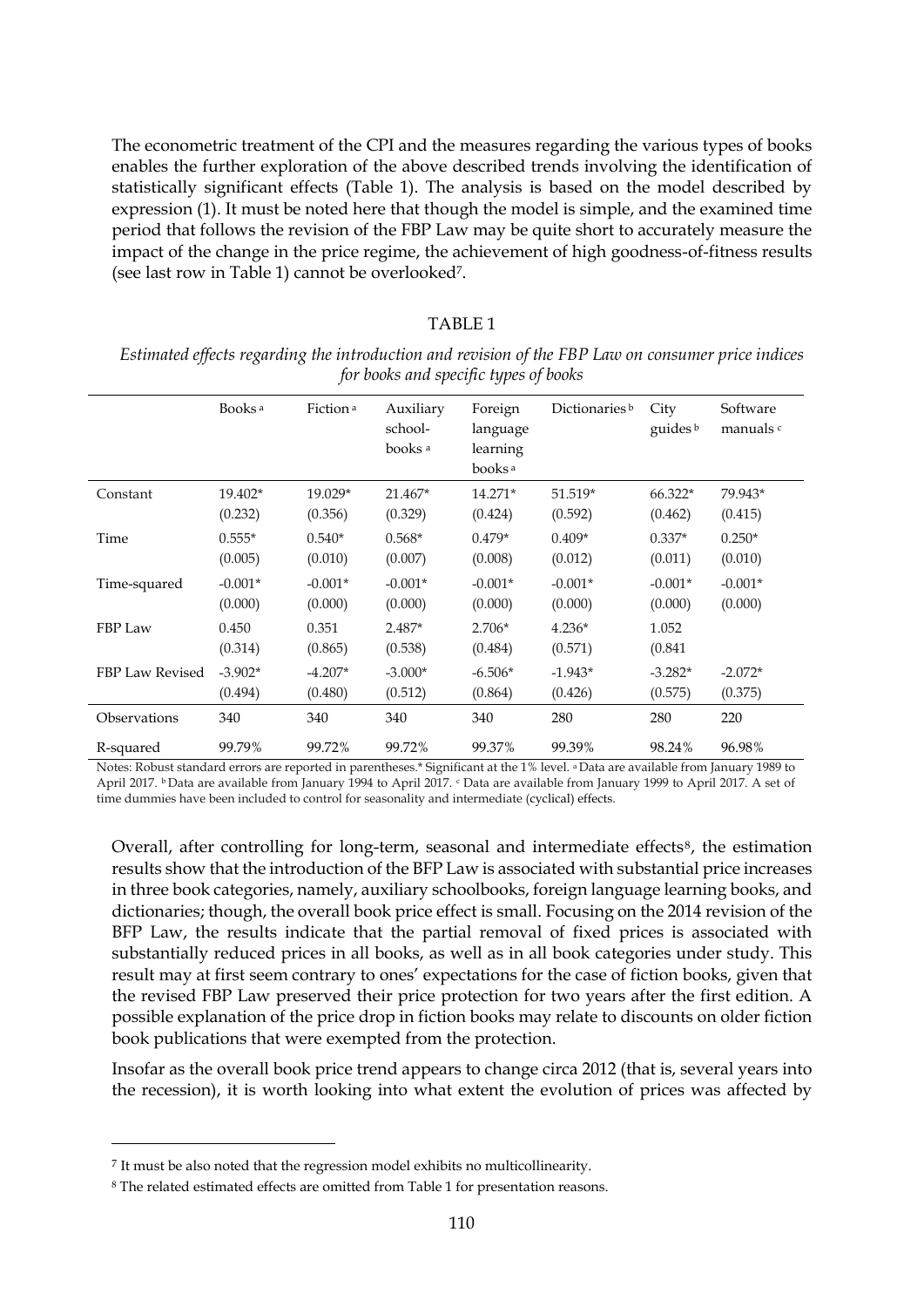changes in household income and household size<sup>9</sup>; so we consider the impact of (a) the differences in real (price deflated) net national disposable per capita income (ΔΙnc), (b) the differences in population size (ΔPop), all based on ELSTAT's 1995-2016 macroeconomic data<sup>10</sup>, (c) the 1997 FBP law (L), (d) the 2014 law revision (R), and (e) couple of annual or biannual dummies, on BPSI differences from one year to the next (ΔBPSI). Applying OLS regression analysis with robust standard errors yields:

$$
\Delta BPSI = 0.5223 + 0.0036 \times \Delta Inc + 0.0001 \times \Delta Pop - 1.0530 \times L - 6.8849 \times R + ...,
$$
\n(4)\n(0.567) (0.000) (0.000) (0.097) (0.002)

with the p-values reported in parentheses<sup>11,12</sup>. The estimation results in equation  $(4)$  show that ΔΙnc and ΔPop affect BPSI differences in a positive and statistically significant way, indicating that increases (decreases) in demand are associated with increases (decreases) in book prices. Additionally, in conformity with the results in Table 1, the 2014 FBP amendment turns out to be associated with a significant negative overall book price effect.

### **5.2 New book titles: Quantity and diversity**

The negative effects of the broader economic contraction on the Greek publishing industry are reflected –at least to some extent- in the new publications of books. Figure 2 provides the number of new titles published on an annual basis during 2007-2015. As previously mentioned, the titles are classified by OSDEL in two broad thematic categories: (i) fiction and (ii) books for educational use. The latter comprises scientific and other titles that are primarily used for educational purposes<sup>13</sup>.

As shown in Figure 2, there is a downward trend in new title numbers from 2008 on, which is particularly evident in the category of scientific/educational books in the course of 2009-2012. In total, new publications dropped from 10,507 titles in 2008 to 7,423 in 2015; that is more than 29%. The corresponding drops in fiction and scientific/educational book titles were 18% and 35%, respectively. Notably, the numbers of new titles in the two categories appear to converge up to 2013, largely due to the downward trend observed in scientific/educational book titles. However, in 2014 the difference between the two widens somewhat as scientific/educational book titles increase their share in the total number of new titles. This is partially reversed in 2015. Obviously, one ought to be cautious when interpreting these changes in relation to the partial abolition of the FBP that took place in 2014, since the availability of relevant data for less than two years after the regulatory change does not allow us to draw safe conclusions.

-

<sup>9</sup> We thank an anonymous referee for the suggestion.

<sup>&</sup>lt;sup>10</sup> Earlier data were not used since the times series on disposable per capita income prior to 1995 are not comparable to those of 1995 onwards.

<sup>&</sup>lt;sup>11</sup> The effects of the annual/biannual dummies are omitted for presentation reasons.

<sup>&</sup>lt;sup>12</sup> The regressand and the two regressors under items (a) and (b) are stationary. Δpop is reshaped so as to be orthogonal to (uncorrelated with) ΔΙnc. L covers the whole of 1998-2013, and 90 days in (i.e., 24.7% of) 2014. R spans 75.3% of 2014, and the whole of 2015-16. The overall model (involving 21 observations and six explanatory variables) exhibits a high degree of fitness ( $R^2=98.58%$ ) and no multicollinearity. To test whether the impact of R might be explained by some earlier event, an alternative dummy spanning 2013-16 was included. However, the experiment yields an inferior fit.

<sup>&</sup>lt;sup>13</sup> The analysis does not consider a quite large number of unclassified titles (11-17% of the total number of titles) which, according to clarifications provided by OSDEL, concern mainly travel guides and calendars. Nevertheless, taking also into account this category of titles does not affect the general trend(s) in any substantial way.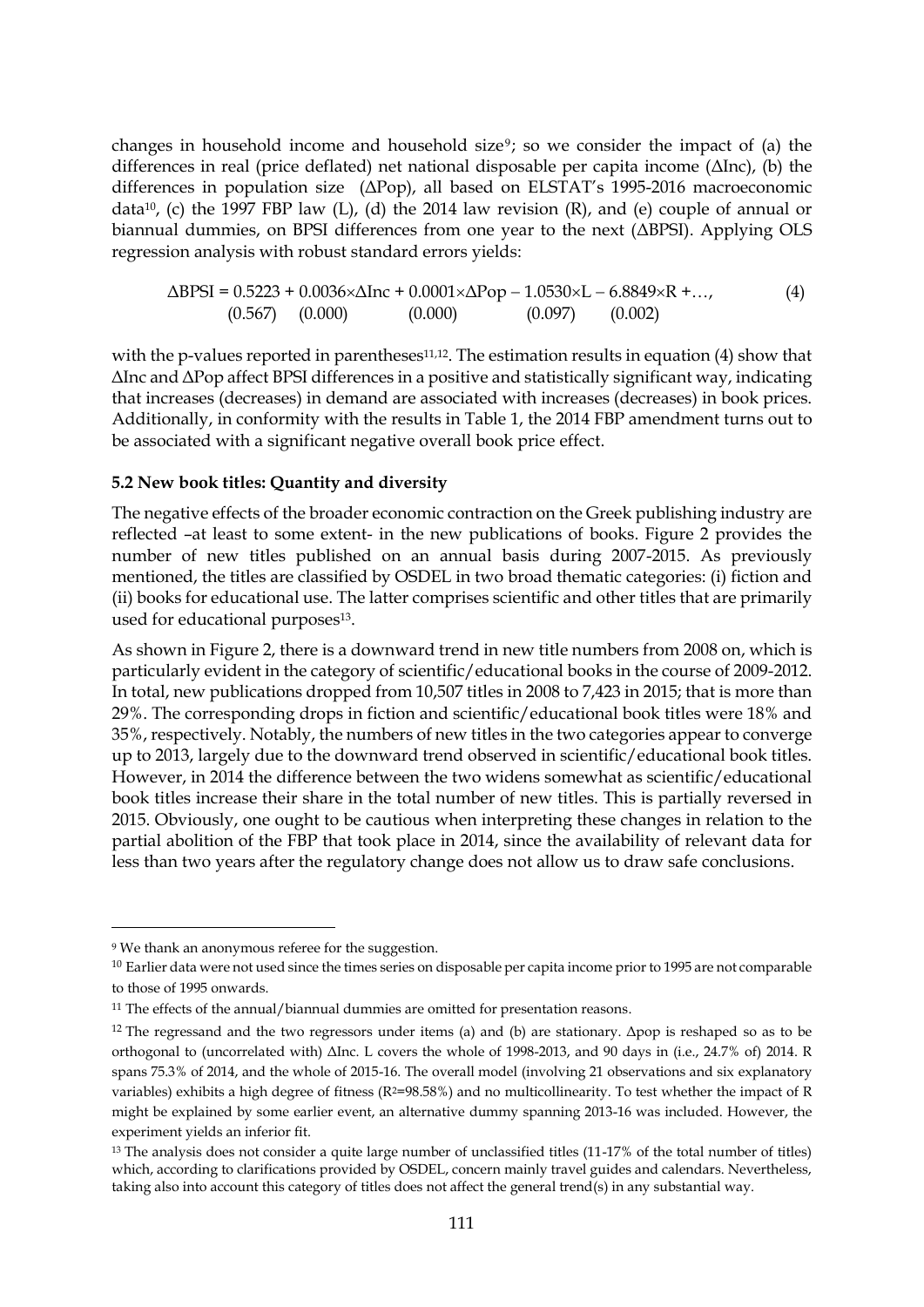

FIGURE 2 *Production of new book titles, 2007-15* 

Focusing on the diversity in new titles, we compute the Simpson and Shannon indices based on the formulas (2) and (3), respectively. The relatively high values of both indices (see Figure 3) suggest that in Greece bibliodiversity in terms of new title diversity remains significant during the period under study. A downward trend is apparent from 2011 onwards, and mainly refers to the Shannon index. However, this slightly decreased bibliodiversity in the last five years under study is more likely to relate to the prolonged recession rather than the laxer pricing scheme in the book market introduced in 2014.



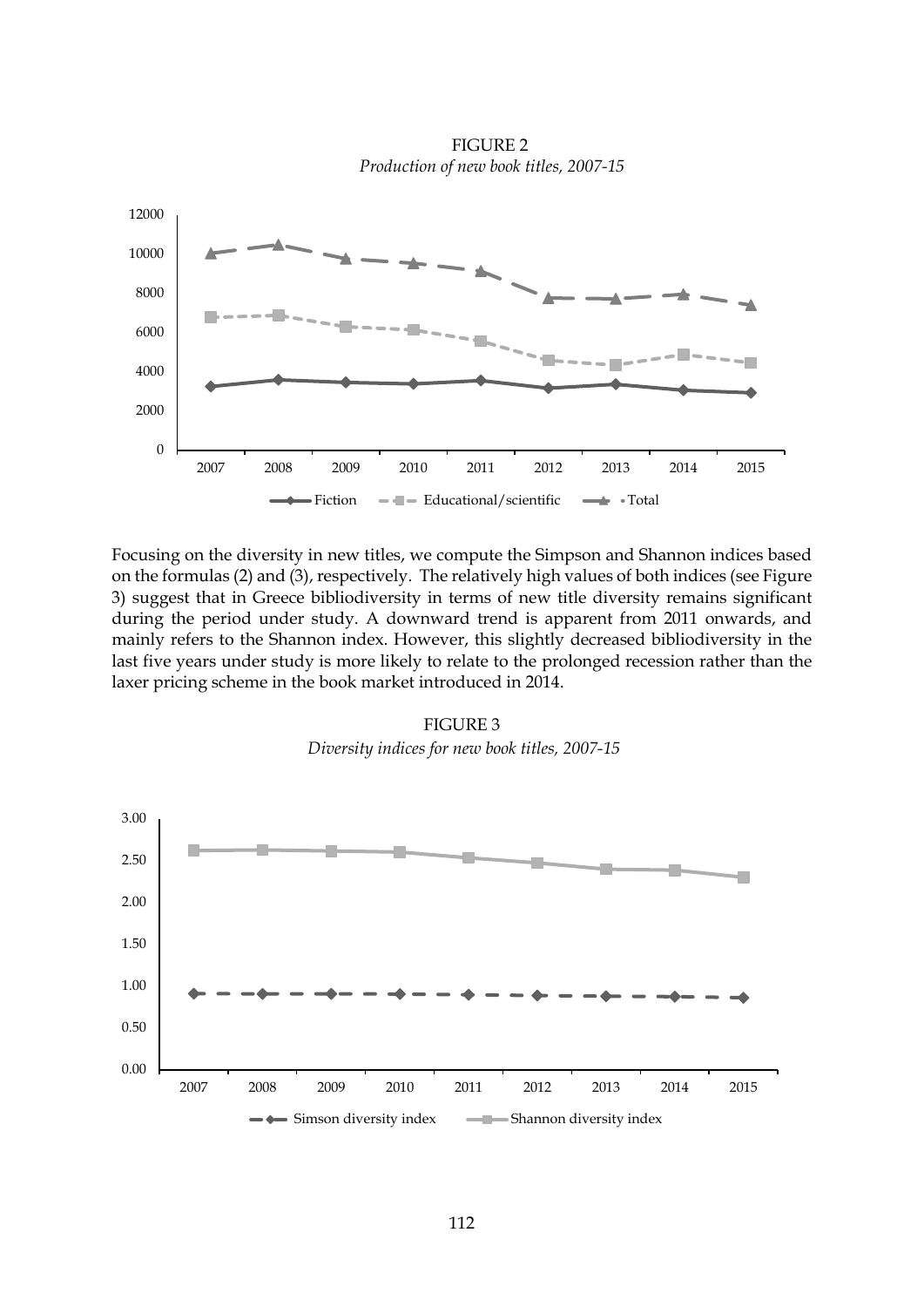### **5.3 Imports and exports**

-

Even though the contribution of book exports and imports to total exports and imports of the Greek economy is rather small, the publishing sector is often considered a dynamic industry with an export potential (ICAP 2016; 2017). Data provided by ELSTAT for the 2007-2016 period show that net exports were negative in the largest part of the examined period; yet a gradual improvement is observed with net exports presenting a slightly positive value in 2013. However, the improvement may be mostly related to the decline in imports as a result of the adverse economic conditions in the country rather than export increases.

As regards the composition of book imports and exports, *bound printed books, brochures and similar printed matter* appear to constitute the dominant book type. In particular, the annual average imports and exports of this type of books account for 83.07% and 81.76% of all book imports and exports, respectively. As the contribution of the other three types of books (as described in Section 4) in shaping both book imports and exports is relatively small, for the purposes of the empirical analysis they are grouped together (Table 2). We find that the imports and exports of *bound books, brochures and similar printed matter*, as well as of the other types of books, follow a downward trend over the examined period (negative and statistically significant time effects)14. Interestingly, the effects that may be attributed to the revision of the FBP system appear to be statistically insignificant in all cases. In other words, the results provide no evidence of potential linkages of the revision of the FBP Law with international trade flows in the book market.

|                 | $\overline{\phantom{a}}$                                     |           |                      |           |
|-----------------|--------------------------------------------------------------|-----------|----------------------|-----------|
|                 | Bound printed books, brochures<br>and similar printed matter |           | Other types of books |           |
|                 | Imports                                                      | Exports   | Imports              | Exports   |
| Constant        | $7.351*$                                                     | $2.525*$  | $2.452*$             | $1.921*$  |
|                 | (0.535)                                                      | (0.164)   | (0.127)              | (0.110)   |
| Time            | $-0.094*$                                                    | $-0.004*$ | $-0.046*$            | $-0.030*$ |
|                 | (0.018)                                                      | (0.164)   | (0.004)              | (0.004)   |
| Time-squared    | $0.001*$                                                     | $0.000*$  | $0.000*$             | $0.000*$  |
|                 | (0.000)                                                      | (0.000)   | (0.000)              | (0.000)   |
| FBP Law Revised | $-0.134$                                                     | 0.308     | 0.183                | $-0.112$  |
|                 | (0.489)                                                      | (0.209)   | (0.126)              | (0.113)   |
| Observations    | 120                                                          | 120       | 120                  | 120       |
| R-squared       | 70.10%                                                       | 76.63%    | 88.20%               | 84.10%    |

TABLE 2

*Estimated effects regarding the revision of the FBP Law on book imports and exports (in euro), Jan.2007-Dec. 2016*

*Notes:* Robust standard errors are reported in parentheses.\* Significant at the 1% level. A set of time dummies have been included to control for seasonality and intermediate (cyclical) effects.

<sup>14</sup> The results also show the existence of medium-term and seasonal fluctuations in both the import and export models; however the relevant estimated effects are omitted from Table 2 for presentation reasons.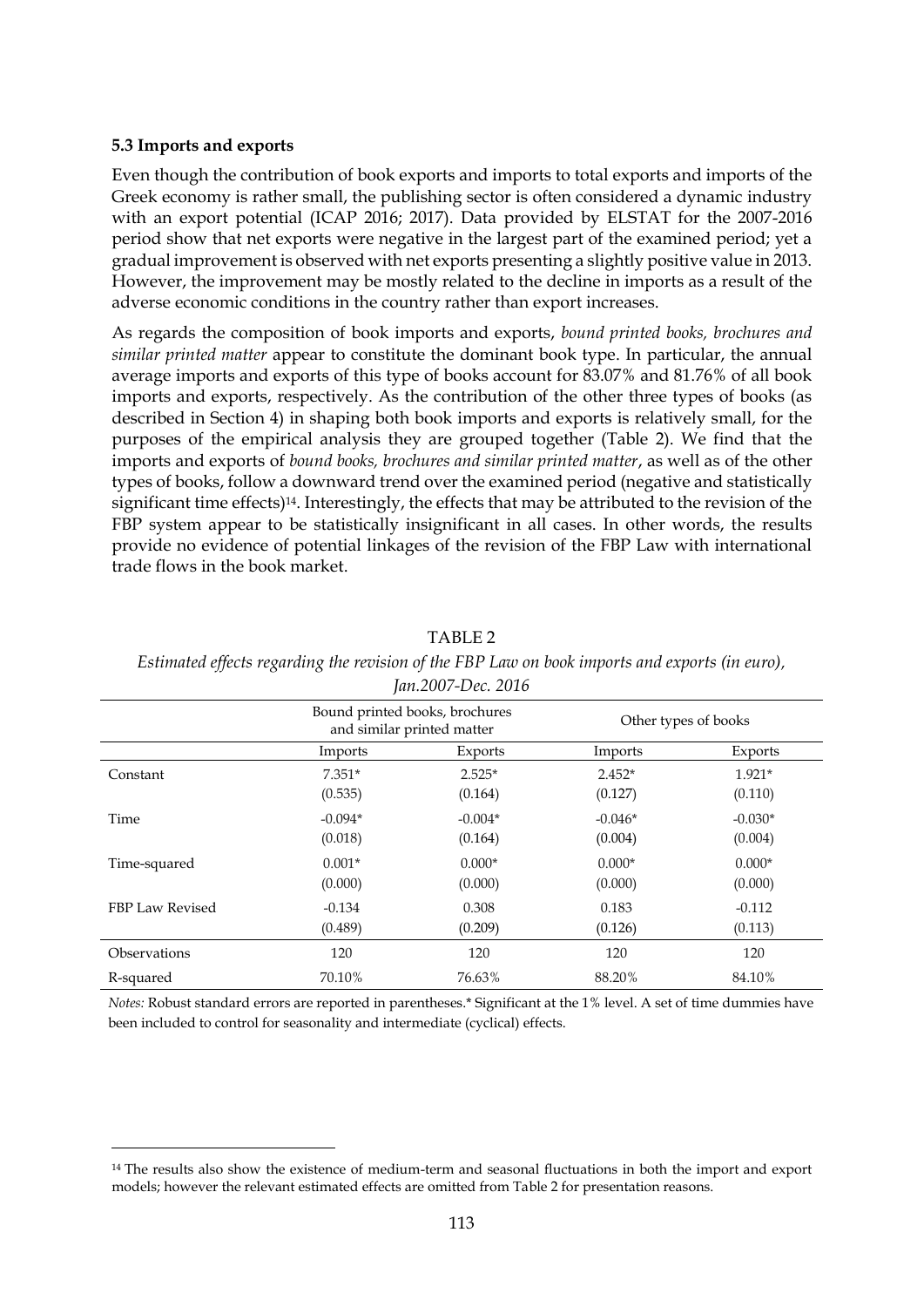### **5.4 Some inferences about consumer welfare**

Ceteris paribus, we expect the reduction in retail book prices –attributed, at least to some extent, to the revision of the FBP Law– to have a positive effect on consumer welfare. In order to tell more about this, we turn to the annual HBSs and OSDEL statistics carried out shortly before and shortly after the Law' s revision, and to economic theory.

### FIGURE 4





If for the sake of simplicity the overall demand schedule (at least the top part of it) is taken to be linear (see Figure 4), and in 2013:

- The autonomous component ( $\rho_{2013}$ ) was about  $\epsilon$  43.6893. (According to OSDEL the highest prices set by publishers under the FBP regime were observed in *new technology, engineering and agriculture* titles. These averaged  $\epsilon$  43.6893, as shown in Table 3).
- The book expenditure of a typical household ( $\alpha_{2013}$ × $q_{2013}$ ) was estimated in the HBS: € 5.28 per month or  $\epsilon$ 63.36 per year. On average,  $q_{2013} \times N_{2013}$  books were purchased, where  $q_{2013}$ stands for the average number of (newly printed and other) books purchased per household,  $\alpha_{2013}$  stands for the average retail book price, and  $N_{2013}$  stands for the number of households: about 4,178,116 (see Table 4).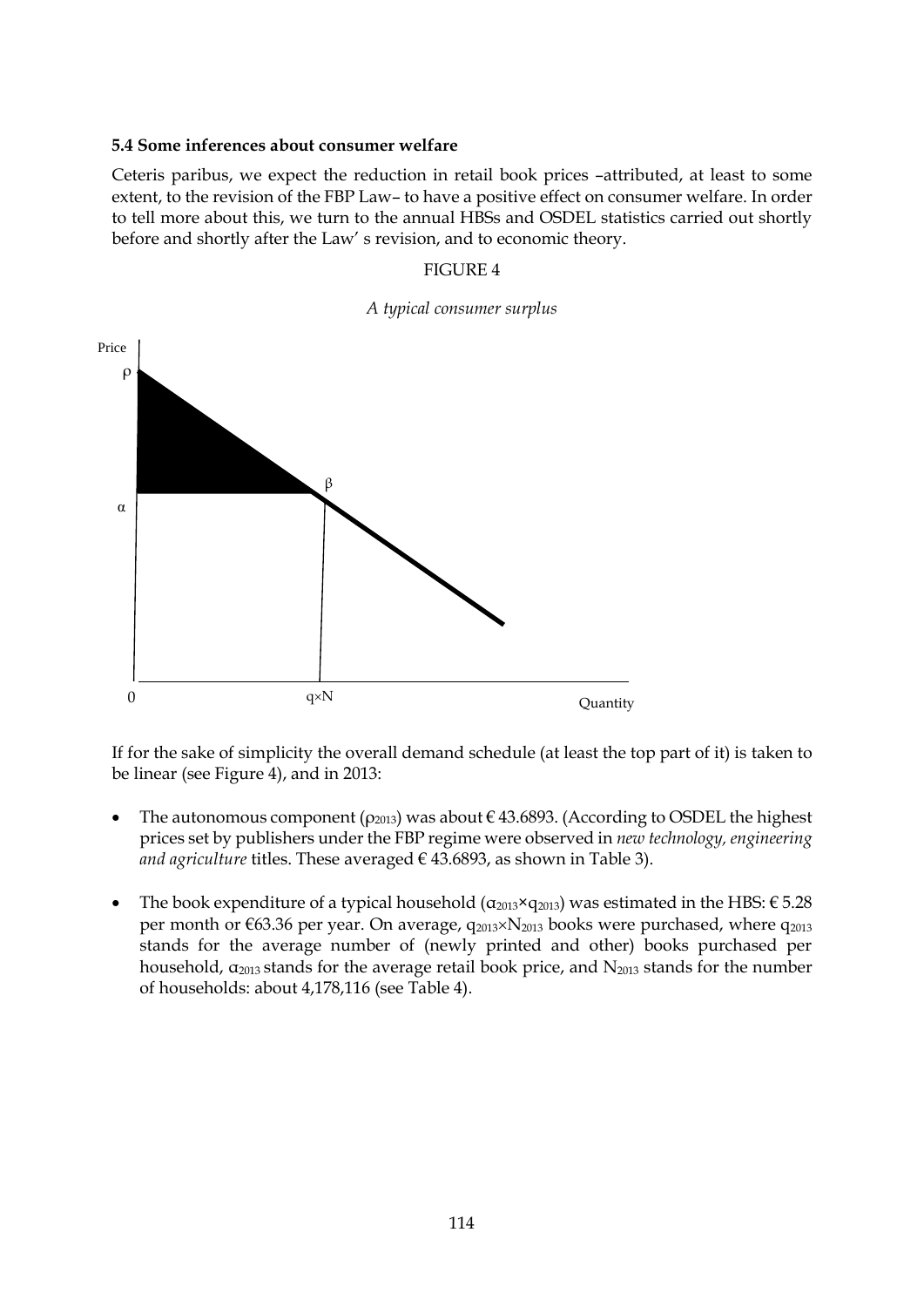|--|

| in 2015 unu 2015 (in euro)                           |         |         |  |  |  |
|------------------------------------------------------|---------|---------|--|--|--|
| Book categories (in alphabetical order)              | 2013    | 2015    |  |  |  |
| Arts                                                 | 18.9368 | 20.8124 |  |  |  |
| Biographies and true stories                         | 15.6623 | 13.7392 |  |  |  |
| Children's, teenage and educational                  | 8.4966  | 8.3478  |  |  |  |
| Computing and information technology                 | 33.2798 | 51.798  |  |  |  |
| Earth science, geography, environment, planning      | 25.9171 | 25.9676 |  |  |  |
| Economics, finance, business and management          | 29.5075 | 35.8818 |  |  |  |
| English language teaching                            | 24.1785 | 18.5374 |  |  |  |
| Fiction and related items                            | 12.8573 | 12.4458 |  |  |  |
| Health and personal development                      | 19.1531 | 15.1171 |  |  |  |
| Humanities                                           | 21.6352 | 17.5692 |  |  |  |
| Language                                             | 15.5595 | 23.9297 |  |  |  |
| Law                                                  | 35.8893 | 36.827  |  |  |  |
| Lifestyle, sport and leisure                         | 13.3984 | 16.4541 |  |  |  |
| Literature and literary studies                      | 10.7586 | 10.6088 |  |  |  |
| Mathematics and science                              | 23.5226 | 37.4354 |  |  |  |
| Medicine                                             | 41.2115 | 40.3882 |  |  |  |
| Reference, information and interdisciplinary studies | 32.8971 | 55.8321 |  |  |  |
| Society and social sciences                          | 18.4336 | 17.6851 |  |  |  |
| Technology, engineering, agriculture                 | 43.6893 | 53.9012 |  |  |  |
| $\alpha$ $\alpha$                                    |         |         |  |  |  |

*The average prices of new titles by BIC subject category, as declared by publishers in 2013 and 2015 (in euro)*

*Source:* OSDEL.

# TABLE 4

#### *Household purchases in 2013 and 2015 (monthly averages in euro)*

|                                            | 2013      | 2015      | Change $(\%)$ |
|--------------------------------------------|-----------|-----------|---------------|
| All goods and services                     | 1509.39   | 1419.57   | $-5.95$       |
| <b>Books</b>                               | 5.28      | 4.50      | $-14.77$      |
| Average number of persons in the household | 2.62      | 2.58      | $-1.53$       |
| Number of households                       | 4,178,116 | 4,134,481 | $-1.04$       |

*Source:* ELSTAT.

Then, the consumer surplus may be proxied by the following expression:

$$
CS_{2013} = (\rho - \alpha) (q \times N) / 2 = (43.6893 - 63.36 / q_{2013}) (q_{2013} \times 4,178,116) / 2.
$$
  
= (43.6893×q<sub>2013</sub> - 63.36) × 4,178,116 / 2. (5)

Likewise in 2015:

- The autonomous component ( $\rho_{2015}$ ) was about  $\epsilon$  53.8321 minus the smallest discount (d), if any, offered to a buyer. (According to OSDEL the highest prices set by publishers for new titles under the watered-down FBP regime were observed in *reference, information and interdisciplinary studies* titles. These averaged  $\epsilon$  55.8321, as shown in Table 3.)
- The book expenditure of a typical household ( $\alpha_{2015} \times q_{2015}$ ) was estimated by the HBS:  $\epsilon$  4.50 per month or  $\epsilon$ 54.00 per year. On average,  $q_{2015} \times N_{2015}$  books were purchased, where  $q_{2015}$ stands for the average number of (newly printed and other) books purchased per household,  $\alpha_{2015}$  for the average retail book price, and  $N_{2015}$  for the number of households: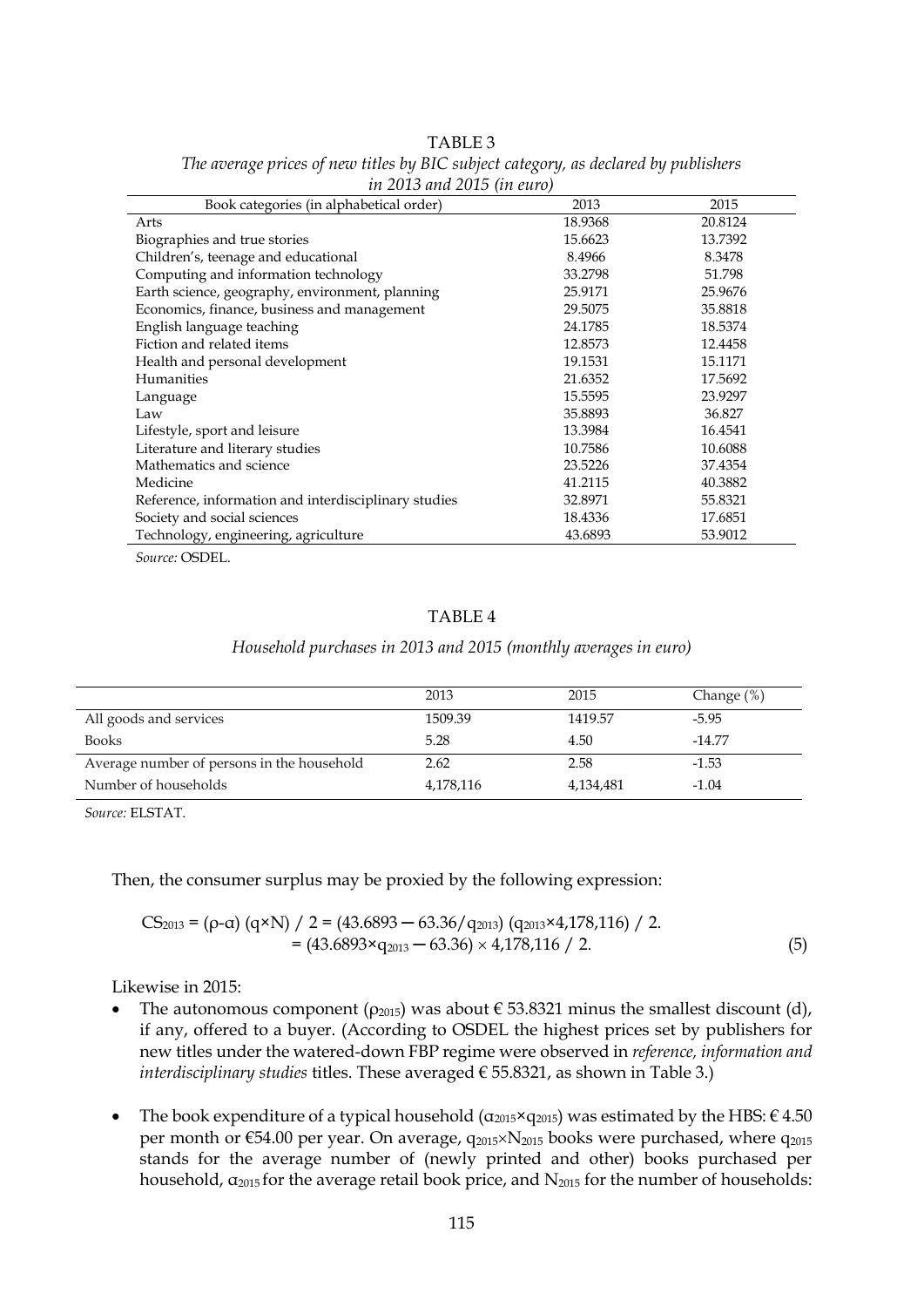about 4,134,481 (see Table 4).

So the consumer surplus may be proxied by the following expression:

 $CS_{2015} = \{[(55.8321 \times (1-d)] \times q_{2015} - 54.00] \times 4,134,481 / 2.$ 

Taking equations (5) and (6) into account, for  $CS_{2013} < CS_{2015} \implies$ 

 $(43.6893 \times q_{2013} - 63.36) \times 4,178,116 \leq \{[(55.8321(1-d) \times q_{2015}] - 54.00 \times 4,134,481 \implies$  $(43.6893 \times q_{2013} - 63.36) \times 4,178,116/4,134,481 \leq (55.8321(1-d) \times q_{2015} - 54.00 \implies$  $(43.6893 \times q_{2013} - 63.36) \times 1,0106 \leq 55.8321(1-d) \times q_{2015} - 54.00 \implies$  $44.1504 \times q_{2013} - 64.0287 \leq 55.8321(1-d) \times q_{2015} - 54.00 \implies$  $44.1504 \times q_{2013} - 64.0287 + 54.00 \leq 55.8321(1-d) \times q_{2015} \implies$  $44.1504 \times q_{2013} - 10.0287 \leq 55.8321(1-d) \times q_{2015}$ . (6)

The thresholds for different values of d,  $q_{2013}$  and  $q_{2015}$  are provided in Figure 5. The quantities regarding 2015 are supplied in relation to the quantities of 2013. According to EKEBI (2010:12) and Lytra (2014), between 2010 and 2013, on average, people in Greece cut down on their reading by 0.9 books, i.e, 0.3 books per year. (As the economic recession deepened and most household incomes fell, quite reasonably the demand for all normal goods -books includedshrunk and the lower part of the demand schedule shifted inward, toward the origin). For this kind of change (0.6 books between 2013 and 2015), if some of the highest-priced books were purchased by a fraction of consumers at a 0% or even 10-15% discount (this does not preclude higher discounts to other consumers), then the inequality (i.e., expression 6) would hold for average purchases in excess of 2.1 or 3.3-5.6 books per household, respectively. To the extent people were estimated on average to purchase 6.6 books in 2010 (EKEBI, 2010: 57) or about (6.6-0.9 =) 5.7 books in 2013, and households averaged 2.62 people (see Table 4), this may very well be the case.

Overall, it is more likely than not that the consumer (households') surplus increased between 2013 and 2015. As already mentioned, the change may be attributed –at least to some extent– to the revision of the FBP Law that took place in 2014.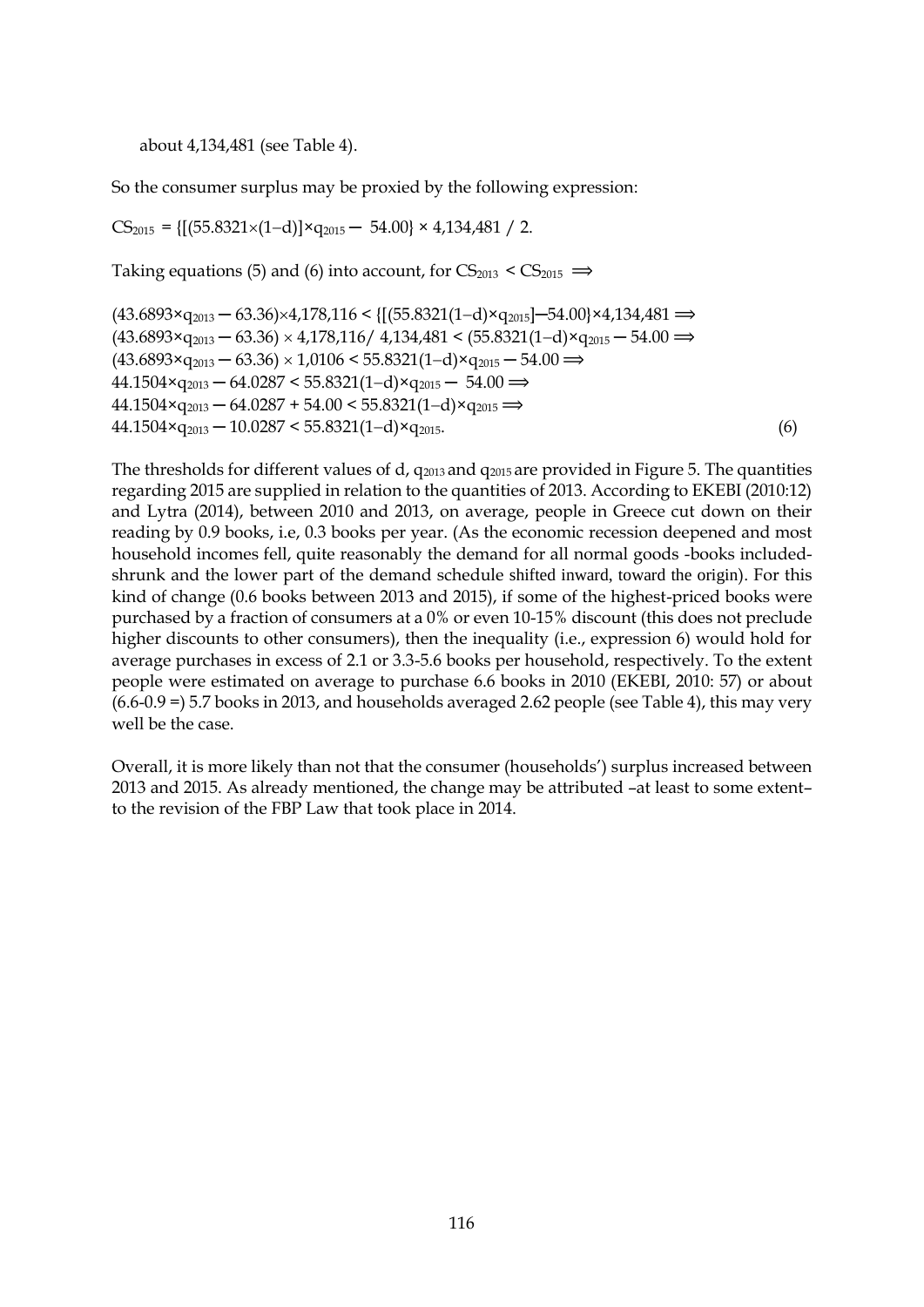#### FIGURE 5

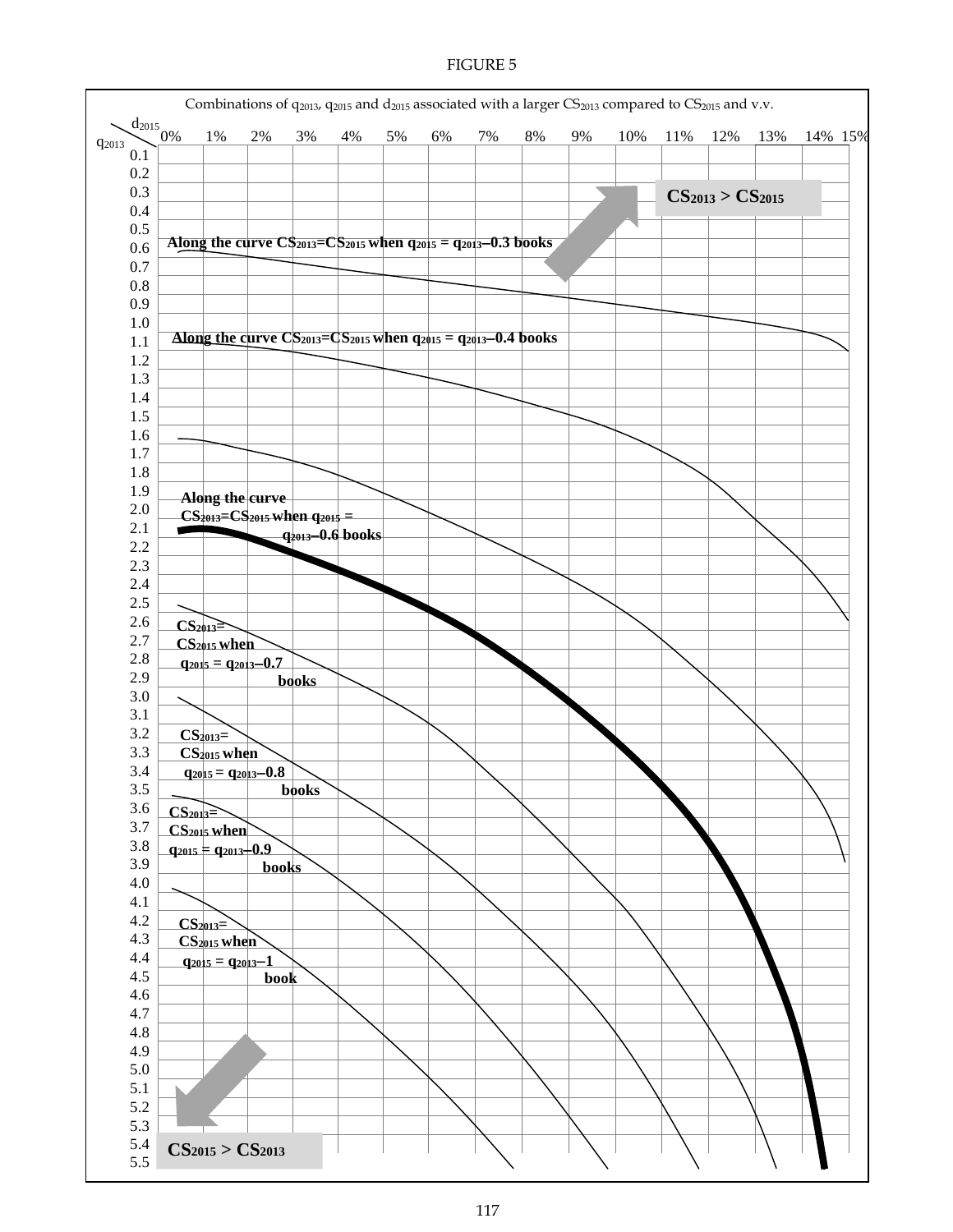# **6. Conclusions**

Even though resale price maintenance in the book markets is not an uncommon or new practice, the debate on its pros and cons remains open. The issue has lately attracted major attention in Greece since the FBP law that had been regulating the Greek book market for more than sixteen years, was significantly revised in 2014. The new law established a much laxer pricing scheme causing strong reactions by stakeholders in the book trade with the majority of writers, publishers, and a critical mass of booksellers opposing the partial removal of FBP and asking for the re-enforcement of the Law of 1997. This paper presents evidence on the effects of these regulatory changes in the Greek book market, thus advancing the discussion and providing useful insights.

FBP supporters argue that the practice provides consumers (the public) with access to a greater variety of literary works, including low-selling books which may be of high cultural value. On the other hand, FBP opponents argue that the practice results in increased book prices and the contraction of consumer surplus. This work mainly attempts to examine the validity of the above arguments utilizing various data and information referring to the Greek book market. Though data limitations and the shortness of time after the new FBP Law's entry into force do not permit a holistic and concrete assessment of the impact of the regulatory change on the Greek book market, some relevant conclusions can be drawn from the quantitative analysis undertaken.

After controlling for the time trend, seasonality and intermediate (cyclical) effects, we find that the FBP Law that regulated the Greek book market from the beginning of 1998 until April 2014, appears to positively affect the prices in some book categories (auxiliary schoolbooks, foreign language learning books and dictionaries). Interestingly, lifting book price restrictions in all book categories apart from fiction in April of 2014, appears to negatively affect the prices in all book categories, including fiction, and, hence, the overall book price index. The particular finding regarding the overall book price index is confirmed via a second analysis that takes into account changes in population size and disposable income per capita; and further supported by our calculations regarding consumer welfare, according to which the overall household (consumer) surplus is likely to have increased after the partial removal of fixed book prices. On the other hand, changes in exports and imports of books do not seem to relate to the change in the price regime in the domestic book market. Finally, data pertaining to the variety of new titles published during 2007-2015 suggest the presence of significant 'bibliodiversity' despite the country's economy-wide recession.

Overall, our research may be useful from a policy perspective in Greece. The main findings of the paper are likely to have important policy implications, especially in the light of plans to take further regulatory steps in the near future. In this direction, further quantitative analysis, probably carried out in subsequent time points and/or the consideration of additional data might be of high value.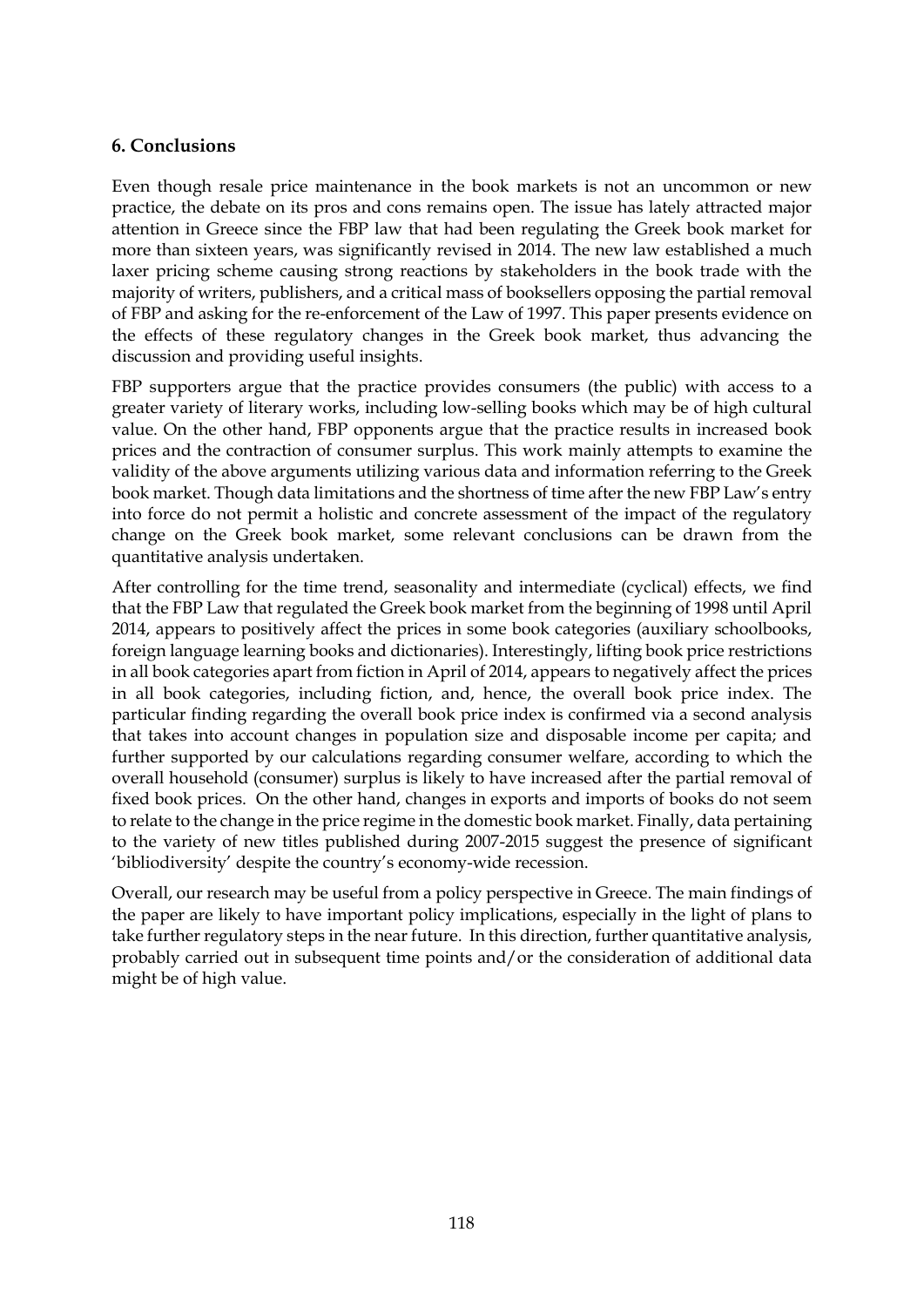#### **References**

Appelman, M., (2003), 'Fixed book price'. In A handbook of cultural economics, edited by R. Towse, Cheltenham: Edward Elgar, 237–242.

Cameron, S., (2005), Econometrics, Maidenhead UK: McGraw Hill.

Canoy, M., J. C. Van Ours, and F.Van der Ploeg., (2006), 'The Economics of Books'. In Handbook of the economics of art and culture, edited by V. Ginsburgh and D. Throsby, Amsterdam: NorthHolland, 721– 761.

Dearnley, J., and Feather, J., (2002), 'The UK bookselling trade without resale price maintenance: an overview of change 1995–2001', Publishing Research Quarterly 17 (4): 16–31.

Deneckere, R., Marvel H. P., and Peck J., (1997), 'Demand uncertainty and price maintenance: Markdowns as destructive competition', American Economic Review 87 (4): 619–641.

ΕΚΕΒΙ (National Book Center). (2010), Γ' Πανελλήνια έρευνα αναγνωστικής συμπεριφοράς και πολιτιστικών πρακτικών [3rd Panhelenic research of reading behavior and cultural practices]. Athens. Available at

http://www.ekebi.gr/appdata/documents/erevnes/anagn2010/SynopsiApotelesmaton.pdf.

Fishwick, F., (2001), 'Two sides of the same coin', London Book Fair Preview, 23 February.

Fishwick, F., (2008), 'Book prices the UK since the end of the resale price maintenance', The International Journal of the Economics of Business, 15 (3): 359–377.

Fishwick, F., and Fitzsimons, S., (1998), Report into the Effects of the Abandonment of the Net Book Agreement, Cranfield School of Management, Cranfield, Book Trust, London.

ΙCAP. (2016), "Εκδόσεις Βιβλίων" 40 Κορυφαίοι Κλάδοι της Ελληνικής Οικονομίας 2016 ["Book Publishing" In 40 top industries of the Greek Economy 2016]. Athens: ICAP Group, 169-171.

ΙCAP. (2017), "Εκδόσεις Βιβλίων" 40 Κορυφαίοι Κλάδοι της Ελληνικής Οικονομίας 2017 ["Book Publishing" In 40 top industries of the Greek Economy 2017]. Athens: ICAP Group, 169-171.

International Publishers Association, (2014), Global Fixed Book Price Report. 23 May. https://www.internationalpublishers.org/images/reports/2014/fixed-book-price-report-2014.pdf.

Lau, A. H. L., Lau, H. S., and Wang J. C., (2010), 'Usefulness of resale price maintenance under different levels of sales-effort cost and system-parameter uncertainties', European Journal of Operational Research 203(2): 513-525.

Løyland, K., and Ringstad, V., (2012), 'Fixed or free book prices: is a hybrid system superior?', International Journal of Cultural Policy, 18(2): 238-254.

Lytra, P., (2014), 'What kind of books do greeks read?' Greek Reporter, Issue of February 4, http://greece.greekreporter.com/2014/02/04/what-kind-of-books-do-greeks-read.

Mathewson, F., and Winter, R., (1998), The law and economics of resale price maintenance. Review of Industrial Organization, 13(1): 57-84.

OECD (Organisation for Economic Co-operation and Development), (2014), OECD Competition Assessment Reviews: Greece, OECD Publishing http://dx.doi.org/10.1787/9789264206090-en.

OFT (Office of Fair Trading). (2008), An evaluation of the impact upon productivity of ending resale price maintenance on books, OFT 981, London: OFT.

Palan, N., (2010), 'Measurement of Specialization-The Choice of Indices', FIW working paper (No. 62).

Palma, M.L., and Palma, L., (2008), 'Fixed book pricing in Spain: a debate between economic efficiency and cultural diversity'. In Creative cities, cultural clusters and local economic development, edited by P. Cooke and L. Lazzeretti. Cheltenham: Edward Elgar, 137–154.